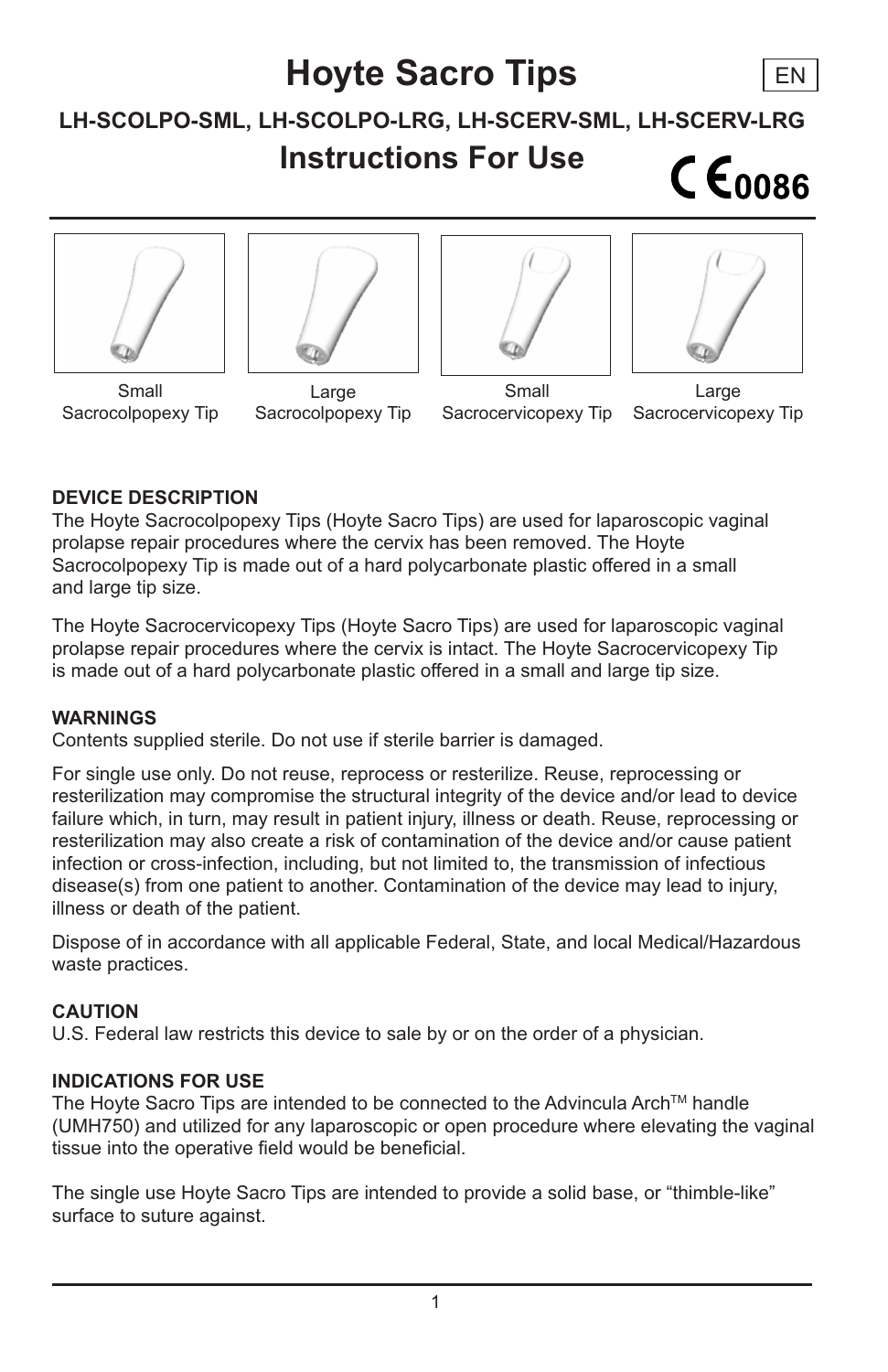## **CONTRAINDICATIONS**

The Hoyte Sacro Tips should not be used when a patient has a non-patent vagina or vaginal septum.

## **DIRECTIONS FOR USE**

Connecting the Hoyte Sacro Tip to the Advincula ArchTM handle (UMH750).







- 1. Grasp the Hoyte Sacro Tip with the lock-mechanism facing toward the bottom of the shaft of the handle. (Fig.1)
- 2. Slide the Hoyte Sacro Tip over the shaft approximately 2 inches (5.08 cm) until it locks into place. (Fig. 2)
- 3. Attempt to pull back on the Hoyte Sacro Tip to confirm it is locked.

## **EXPLANATION OF SYMBOLS**



CooperSurgical is a registered trademark of CooperSurgical, Inc. Advincula Arch™ is a trademark of CooperSurgical, Inc.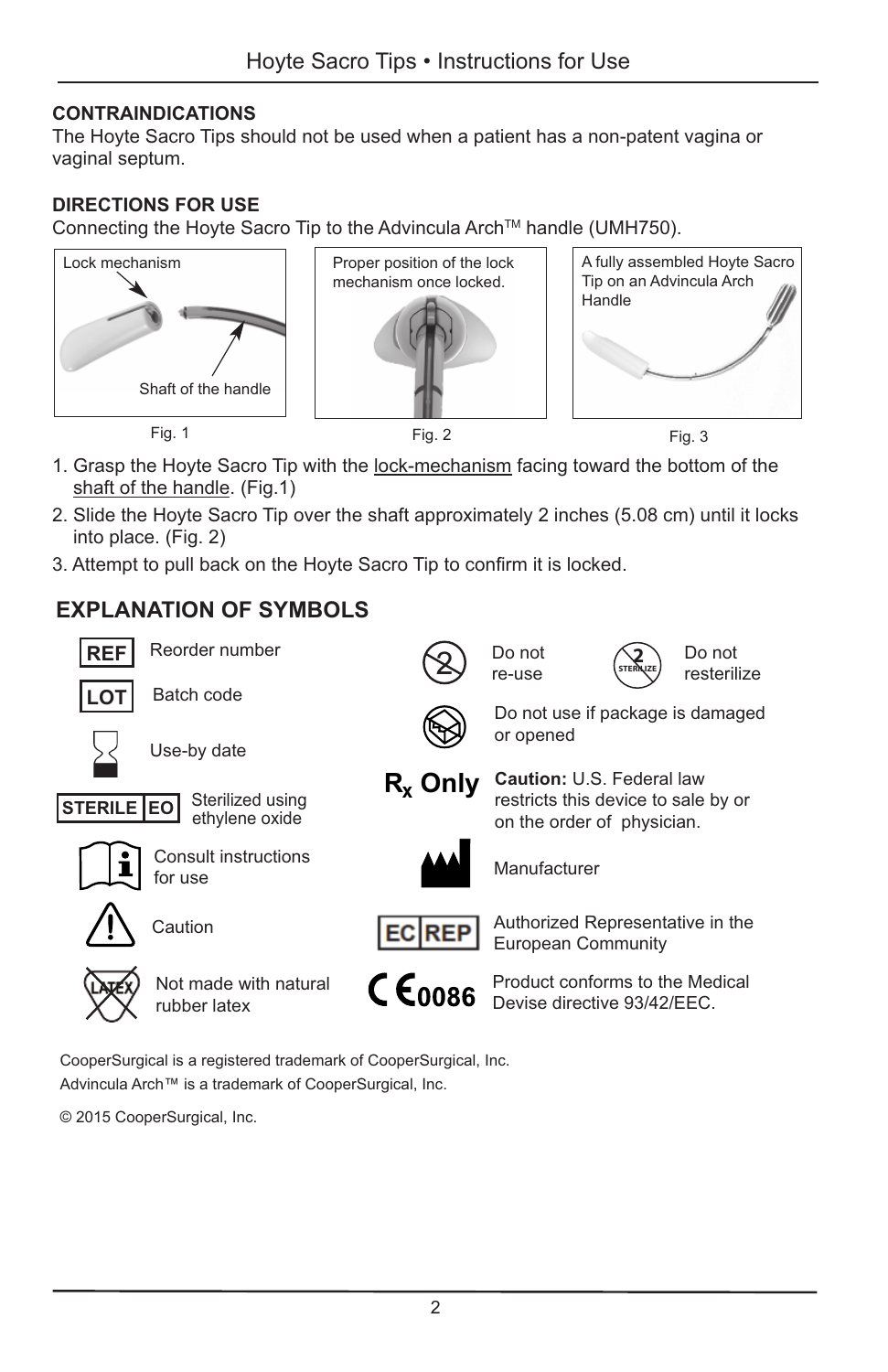## **Hoyte Sacro Tips**

## **LH-SCOLPO-SML, LH-SCOLPO-LRG, LH-SCERV-SML, LH-SCERV-LRG Gebruiksinstructies**  $C \epsilon_{0086}$









**NL** 

Kleine Sacrocolpopexy Tip

**Grote** Sacrocolpopexy Tip

Kleine Sacrocervicopexy Tip

Grote Sacrocervicopexy Tip

## **BESCHRIJVING VAN HET HULPMIDDEL**

De Hoyte Sacrocolpopexy Tips (Hoyte Sacro Tips) worden gebruikt voor laparoscopische hersteloperaties van vaginale prolaps, waarbij de cervix is verwijderd. De Hoyte Sacrocolpopexy Tip is vervaardigd van hard polycarbonaat en is verkrijgbaar in klein of groot formaat.

De Hoyte Sacrocervicopexy Tips (Hoyte Sacro Tips) worden gebruikt voor laparoscopische hersteloperaties van vaginale prolaps, waarbij de cervix intact is. De Hoyte Sacrocervicopexy Tip is vervaardigd van hard polycarbonaat en is verkrijgbaar in klein of groot formaat.

#### **WAARSCHUWINGEN**

Inhoud wordt steriel geleverd. Niet gebruiken indien steriele verpakking beschadigd is.

Uitsluitend voor eenmalig gebruik. Niet opnieuw gebruiken, verwerken of steriliseren. Opnieuw gebruiken, verwerken of steriliseren kan de structurele integriteit van het hulpmiddel (device) aantasten en/of leiden tot storing van het hulpmiddel (device), wat op zijn beurt kan leiden tot verwonding, ziekte of overlijden van de patiënt. Opnieuw gebruiken, verwerken of steriliseren kan ook leiden tot een risico op besmetting van het hulpmiddel (device) en/of op infectie of kruisinfectie van de patiënt, met inbegrip van maar niet beperkt tot de overdracht van besmettelijke ziekte(s) van de ene patiënt op de andere. Besmetting van het hulpmiddel (device) kan leiden tot verwonding, ziekte of overlijden van de patiënt.

Wegwerpen overeenkomstig alle betreffende federale, regionale en lokale praktijken inzake medisch/gevaarlijk afval.

## **OPGELET**

Volgens de federale wetgeving van de VS mag dit hulpmiddel alleen door of in opdracht van een arts worden verkocht.

## **INDICATIES VOOR GEBRUIK**

De Hoyte Sacro Tips zijn bestemd om aan de Advincula ArchTM-handgreep (UMH750) te worden gekoppeld. Ze zijn geschikt voor elke laparoscopische of open procedure waarbij het bevorderlijk is om het vaginale weefsel omhoog te brengen in de operatiezone.

De Hoyte Sacro Tips zijn bestemd voor eenmalig gebruik en bieden een stevige basis of 'vingerhoedachtig' oppervlak om tegen te hechten.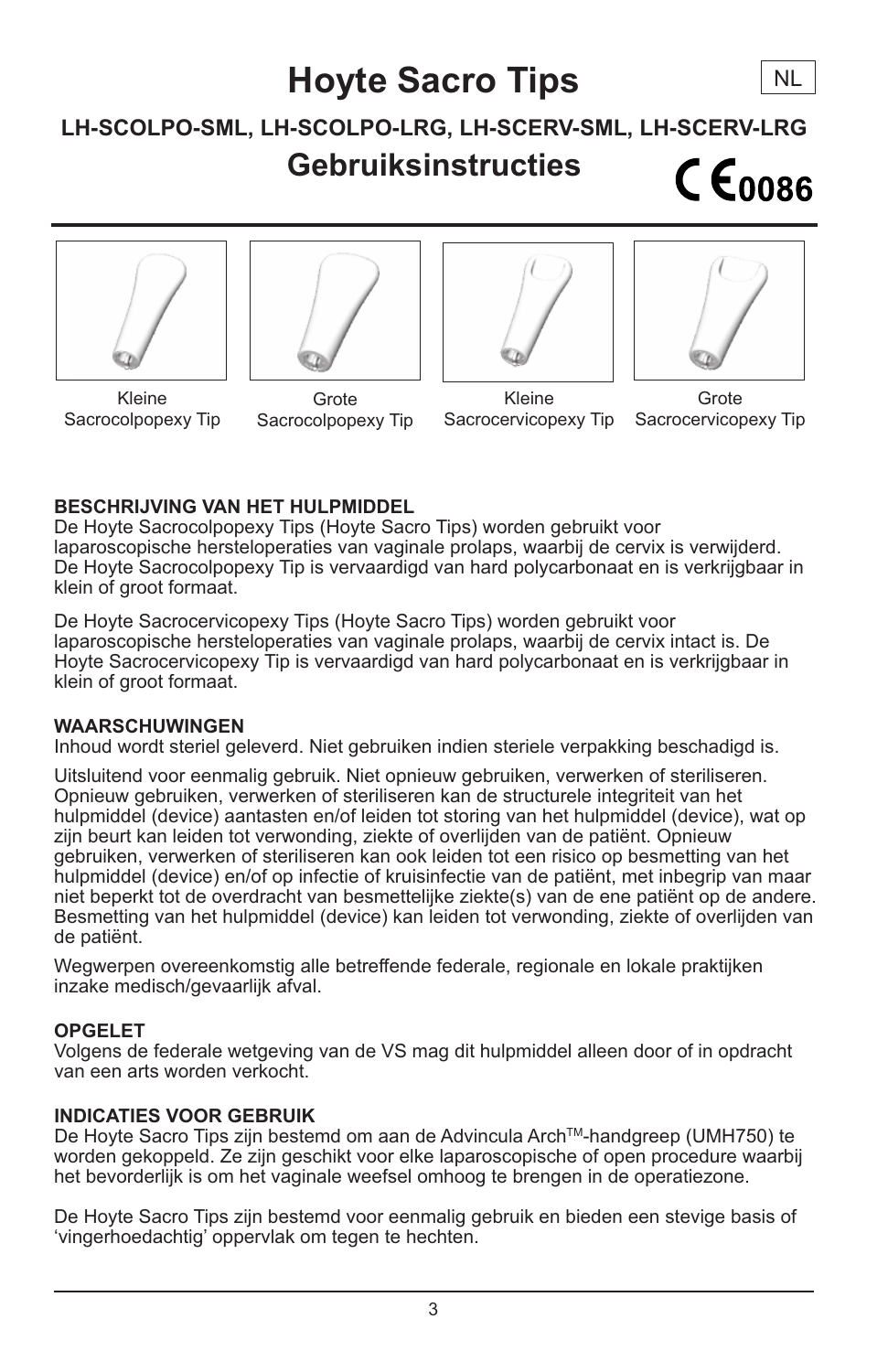## **CONTRA-INDICATIES**

De Hoyte Sacro Tips mogen niet worden gebruikt wanneer een patiënt een niet-doorgankelijke vagina of vaginaal septum heeft.

## **GEBRUIKSAANWIJZING**

De Hoyte Sacro Tip aan de Advincula Arch™-handgreep (UMH750) koppelen.







Afb. 1 Afb. 2 Afb. 2 Afb. 3

**2** Niet opnieuw steriliseren

- 1. Pak de Hoyte Sacro Tip zo vast dat het vergrendelingsmechanisme naar de onderkant van de schacht van de handgreep gericht is. (Afb. 1)
- 2. Schuif de Hoyte Sacro Tip ongeveer 5,08 cm (2 inch) over de schacht tot deze op zijn plaats klikt. (Afb. 2)
- 3. Probeer de Hoyte Sacro Tip naar achteren te trekken om te controleren of deze goed is vergrendeld.

2

## **VERKLARING VAN SYMBOLEN**





**Rx Only**

Fabrikant

Niet opnieuw gebruiken

Gemachtigde vertegenwoordiger in de Europese Gemeenschap

Niet gebruiken als de verpakking beschadigd of geopend is

**STERILIZE**

**Opgelet:** volgens de federale wetgeving van de VS mag dit hulpmiddel alleen door of in opdracht van een arts worden verkocht.



Product voldoet aan Richtlijn medische hulpmiddelen 93/42/EEG.

CooperSurgical is een gedeponeerd handelsmerk van CooperSurgical, Inc. Advincula Arch™ is een handelsmerk van CooperSurgical, Inc.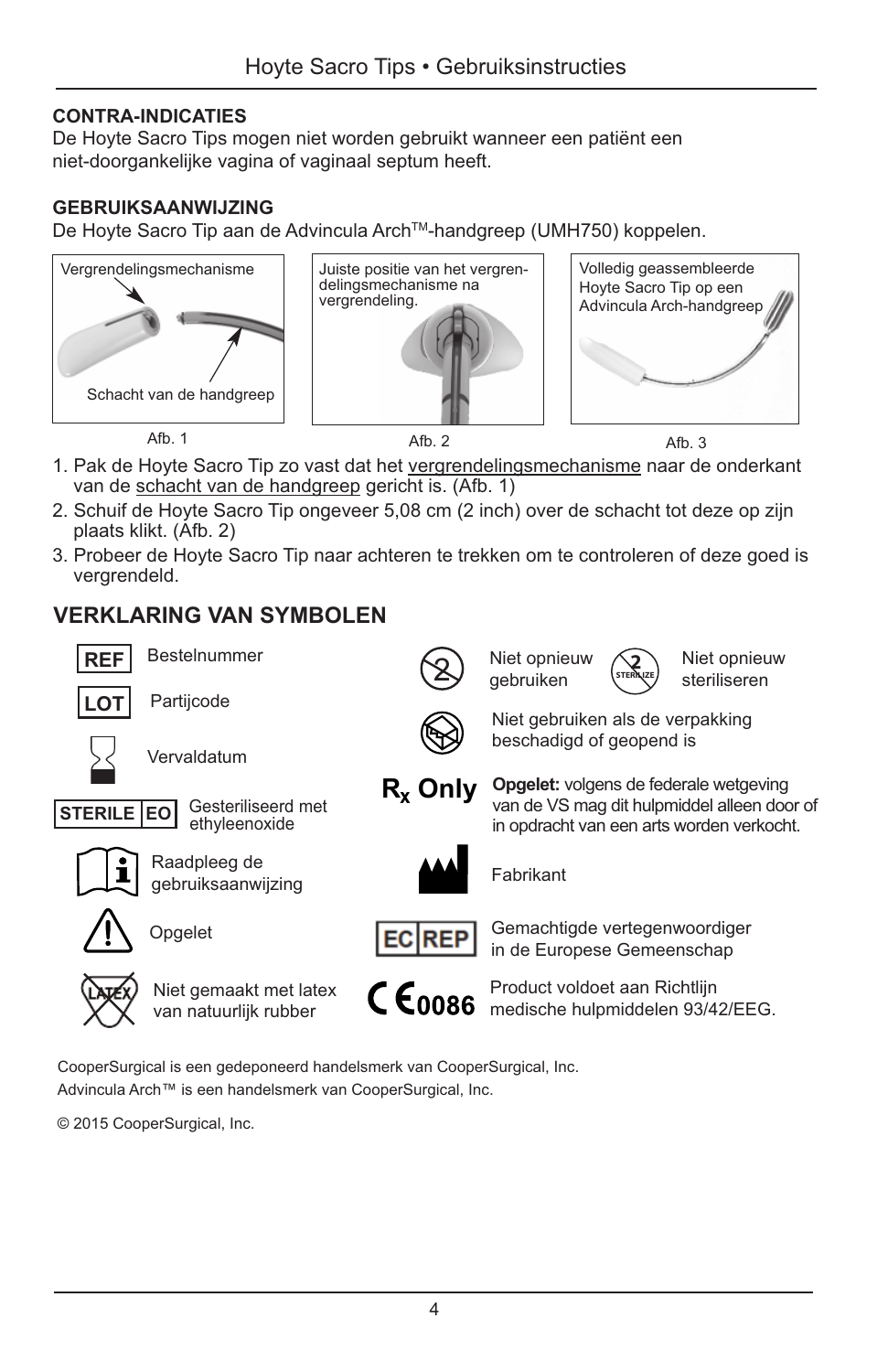# **Hoyte Sacro Tips** FR**LH-SCOLPO-SML, LH-SCOLPO-LRG, LH-SCERV-SML, LH-SCERV-LRG Mode d'emploi**  $CE<sub>0086</sub>$

Sacrocolpopexy Tip - Petit

Sacrocolpopexy Tip -

**Grand** 



Petit

Sacrocervicopexy Tip -

Grand

## **DESCRIPTION DU DISPOSITIF**

Les Hoyte Sacrocolpopexy Tips (Hoyte Sacro Tips) sont utilisés dans le cadre d'interventions laparoscopiques de réparation des prolapsus vaginaux lorsque le col de l'utérus a été retiré. Le Hoyte Sacrocolpopexy Tip est fabriqué à base de plastique polycarbonate dur. Il est disponible en petite et en grande taille.

Les Hoyte Sacrocervicopexy Tips (Hoyte Sacro Tips) sont utilisés dans le cadre d'interventions laparoscopiques de réparation des prolapsus vaginaux lorsque le col de l'utérus est intact. Le Hoyte Sacrocervicopexy Tip est fabriqué à base de plastique polycarbonate dur. Il est disponible en petite et en grande taille.

#### **MISES EN GARDE**

Contenu fourni stérile. Ne pas utiliser si la barrière stérile est endommagée.

Exclusivement à usage unique. Ne pas réutiliser, retraiter ou restériliser. La réutilisation, le retraitement ou la restérilisation peut compromettre l'intégrité structurelle du dispositif et/ou entraîner une défaillance de celui-ci qui, à son tour, peut entraîner une lésion, une maladie voire le décès du patient. La réutilisation, le retraitement ou la restérilisation peut également provoquer un risque de contamination du dispositif et/ou entraîner une infection ou une infection croisée chez le patient incluant notamment, sans toutefois s'y limiter, la transmission de maladies infectieuses d'un patient à un autre. La contamination du dispositif peut entraîner une lésion, une maladie voire le décès du patient.

Éliminer le dispositif conformément à l'ensemble des pratiques fédérales, étatiques et locales relatives aux déchets médicaux/dangereux.

## **AVERTISSEMENT**

Selon la loi fédérale des États-Unis, ce dispositif ne peut être vendu que par un médecin ou sur ordonnance d'un médecin.

## **INDICATIONS D'UTILISATION**

Les Hoyte Sacro Tips sont prévus pour être raccordés à la poignée Advincula Arch™ (UMH750) et utilisés dans le cadre de toute intervention laparoscopique ou ouverte lorsqu'il s'avère préférable de soulever le tissu vaginal dans le champ opératoire.

Les Hoyte Sacro Tips à usage unique sont destinés à servir de base solide ou de surface de type « dé à coudre » contre laquelle pratiquer la suture.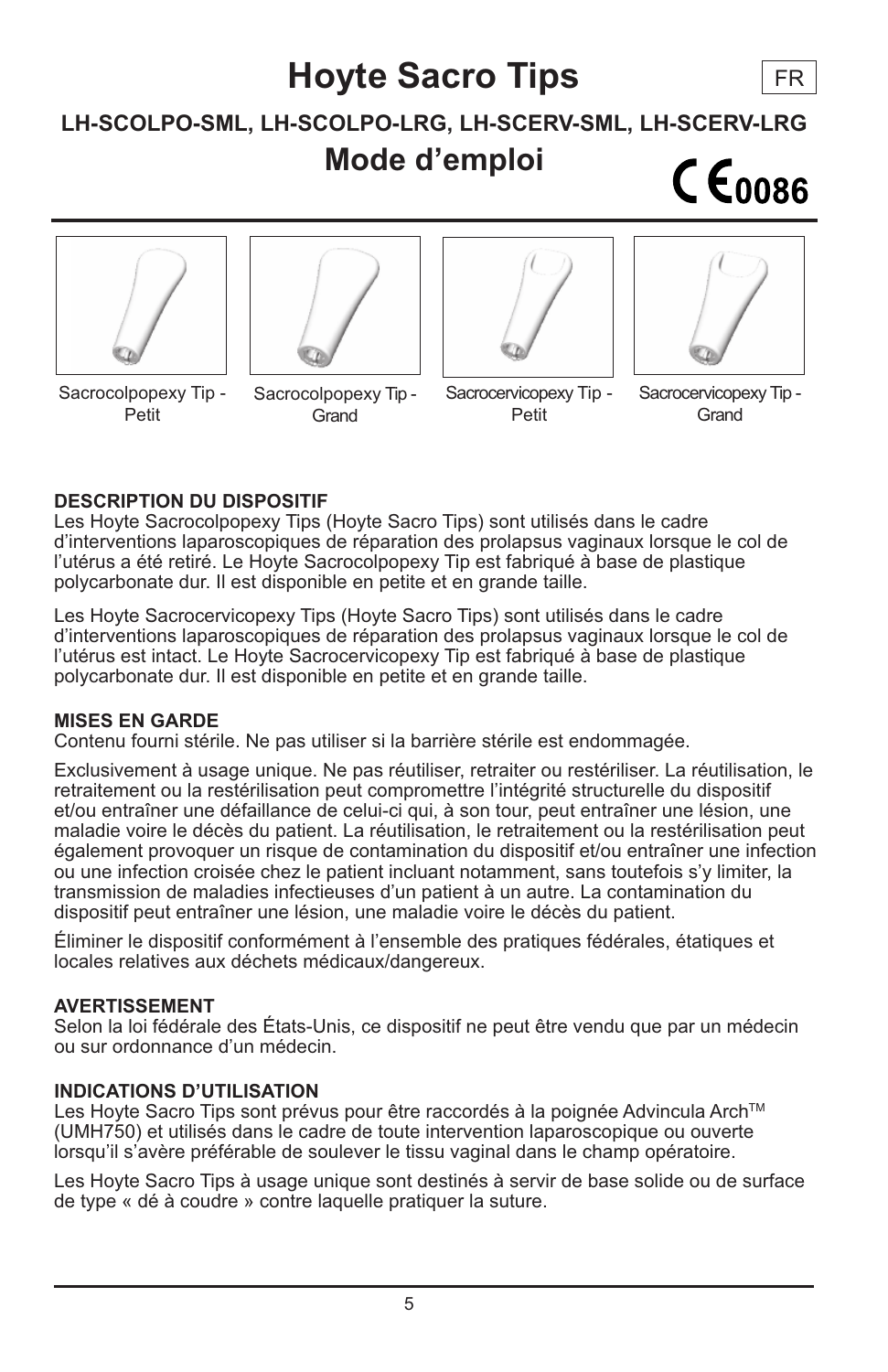#### **CONTRE-INDICATIONS**

Les Hoyte Sacro Tips ne doivent pas être utilisés lorsqu'une patiente présente un vagin obstrué ou un septum vaginal.

## **INSTRUCTIONS D'UTILISATION**

Connecter le Hovte Sacro Tip à la poignée Advincula Arch™ (UMH750).







- 
- 1. Saisir le Hoyte Sacro Tip en orientant le mécanisme de verrouillage vers le bas de la tige de la poignée. (Fig. 1)
- 2. Enfoncer le Hoyte Sacro Tip d'environ 5,08 cm (2 po) sur la tige jusqu'à ce qu'il s'enclenche. (Fig. 2)
- 3. Essayer de retirer la tige du Hoyte Sacro Tip pour s'assurer qu'elle est bien verrouillée.

## **EXPLICATION DES SYMBOLES**



CooperSurgical est une marque déposée de CooperSurgical, Inc. Advincula Arch™ est une marque de commerce de CooperSurgical, Inc.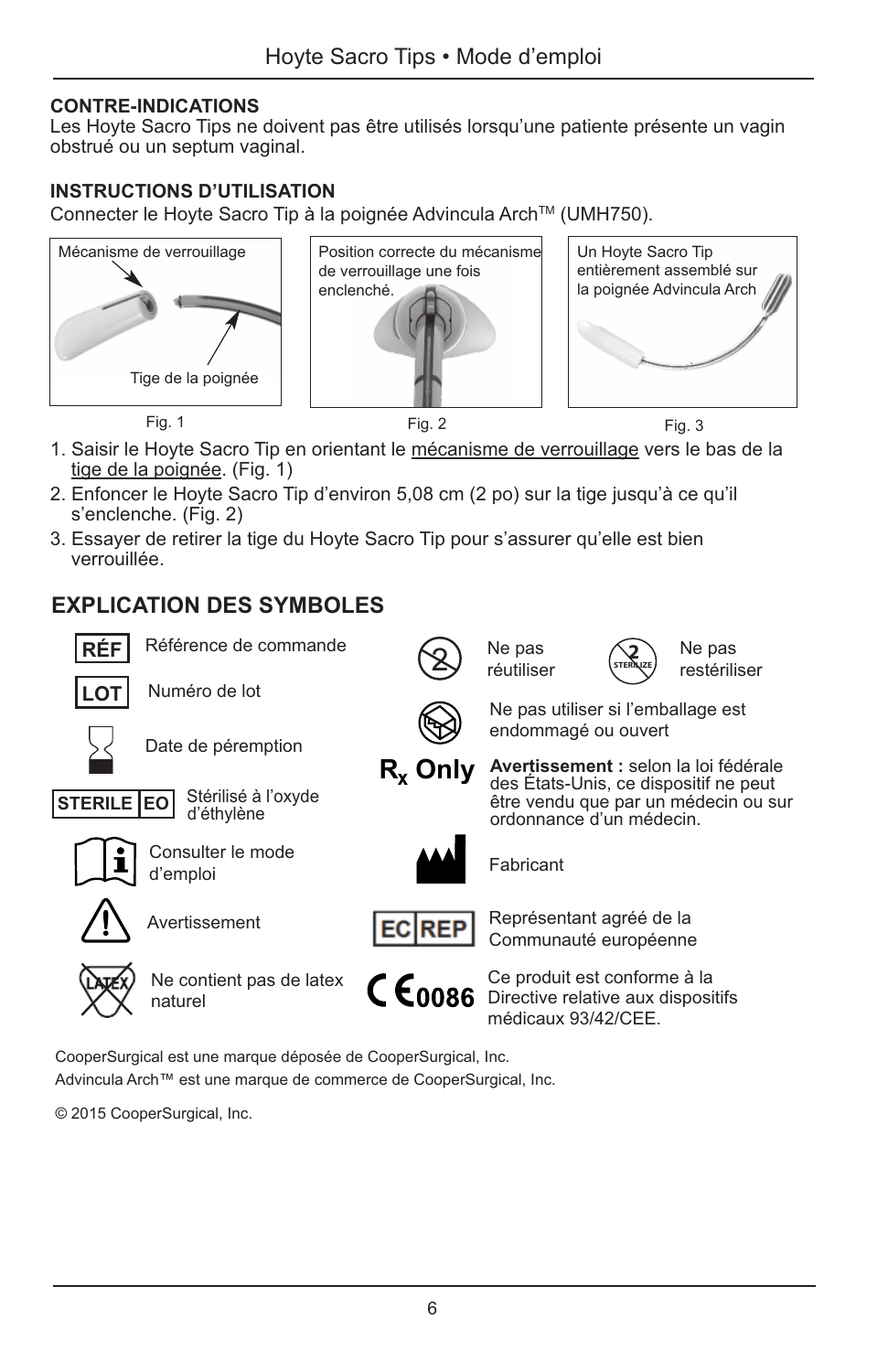## **Hoyte Sacro Tips**

## **LH-SCOLPO-SML, LH-SCOLPO-LRG, LH-SCERV-SML, LH-SCERV-LRG**

## **Bedienungsanleitung**

 $CE<sub>0086</sub>$ 

DE









Sacrocolpopexy Tip Klein

Sacrocolpopexy Tip Groß

Sacrocervicopexy Tip Klein

Sacrocervicopexy Tip Groß

## **PRODUKTBESCHREIBUNG**

Die Hoyte Sacrocolpopexy Tips (Hoyte Sacro Tips) werden bei laparoskopischen Eingriffen zur Korrektur eines Scheidenvorfalls verwendet, wenn kein Gebärmutterhals mehr vorhanden ist. Die Hoyte Sacrocolpopexy Tip wird aus hartem Polykarbonat-Kunststoff hergestellt und ist in zwei Größen erhältlich (klein und groß).

Die Hoyte Sacrocervicopexy Tips (Hoyte Sacro Tips) werden bei laparoskopischen Eingriffen zur Korrektur eines Scheidenvorfalls verwendet, wenn der Gebärmutterhals intakt ist. Die Hoyte Sacrocervicopexy Tip wird aus hartem Polykarbonat-Kunststoff hergestellt und ist in zwei Größen erhältlich (klein und groß).

#### **WARNUNGEN**

Inhalt wird steril geliefert. Bei beschädigter Sterilbarriere nicht verwenden.

Nur für den Einmalgebrauch. Nicht wiederverwenden, wiederaufbereiten oder erneut sterilisieren. Eine Wiederverwendung, Wiederaufbereitung oder erneute Sterilisation kann die strukturelle Unversehrtheit der Vorrichtung beeinträchtigen und/oder zu einem Ausfall der Vorrichtung führen, was wiederum eine Verletzung, Erkrankung oder den Tod der Patientin nach sich ziehen kann. Wiederverwendung, Wiederaufbereitung oder erneute Sterilisation birgt zudem ein Kontaminationsrisiko der Vorrichtung und/oder das Risiko einer Infektion oder Kreuzkontamination, einschließlich, doch nicht beschränkt auf die Übertragung von Infektionskrankheiten von einer Patientin auf eine andere. Eine Verunreinigung der Vorrichtung kann zu Verletzung, Erkrankung oder zum Tod der Patientin führen.

Gemäß allen geltenden Entsorgungspraktiken für medizinischen/gefährlichen Abfall entsorgen.

## **ACHTUNG**

Laut US-Gesetzgebung ist der Verkauf dieses Produkts nur an Ärzte bzw. auf ärztliche Anordnung erlaubt.

#### **INDIKATIONEN**

Die Hoyte Sacro Tips sind für den Anschluss an den Advincula ArchTM-Griff (UMH750) vorgesehen und werden bei laparoskopischen und offenen Verfahren verwendet, bei denen eine Anhebung des Scheidengewebes in das Operationsfeld von Vorteil ist.

Die Hoyte Sacro Tips zum Einmalgebrauch bieten eine feste Grundlage oder "fingerhutartige" Unterlage für die Nahtsetzung.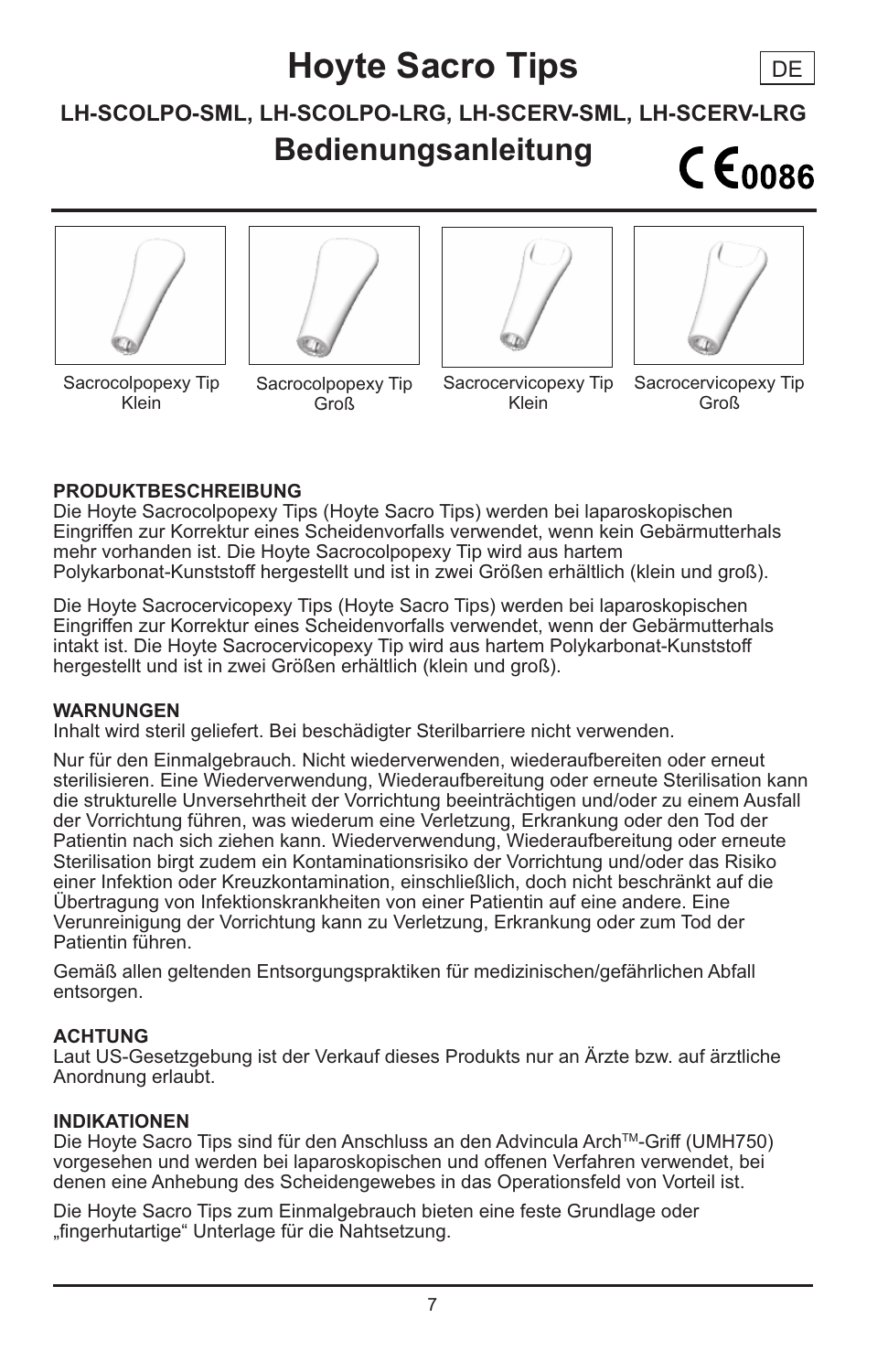## **KONTRAINDIKATIONEN**

Die Hoyte Sacro Tips dürfen nicht angewendet werden, wenn die Scheide bzw. das Scheidenseptum der Patientin nicht durchgängig ist.

## **GEBRAUCHSANWEISUNG**

Die Hoyte Sacro Tip mit dem Advincula Arch™-Griff (UMH750) verbinden.







Abb. 1 Abb. 2 Abb. 2 Abb. 3

- 1. Die Hoyte Sacro Tip so festhalten, dass der Verriegelungsmechanismus auf den unteren Teil des Griffschafts ausgerichtet ist. (Abb. 1)
- 2. Die Hoyte Sacro Tip ca, 5,08 cm über den Schaft ziehen, bis sie einrastet. (Abb. 2)
- 3. Zur Überprüfung der Verriegelung die Hoyte Sacro Tip zurückziehen.

## **ERKLÄRUNG DER SYMBOLE**



CooperSurgical ist eine eingetragene Marke von CooperSurgical, Inc. Advincula Arch™ ist eine Marke von CooperSurgical, Inc.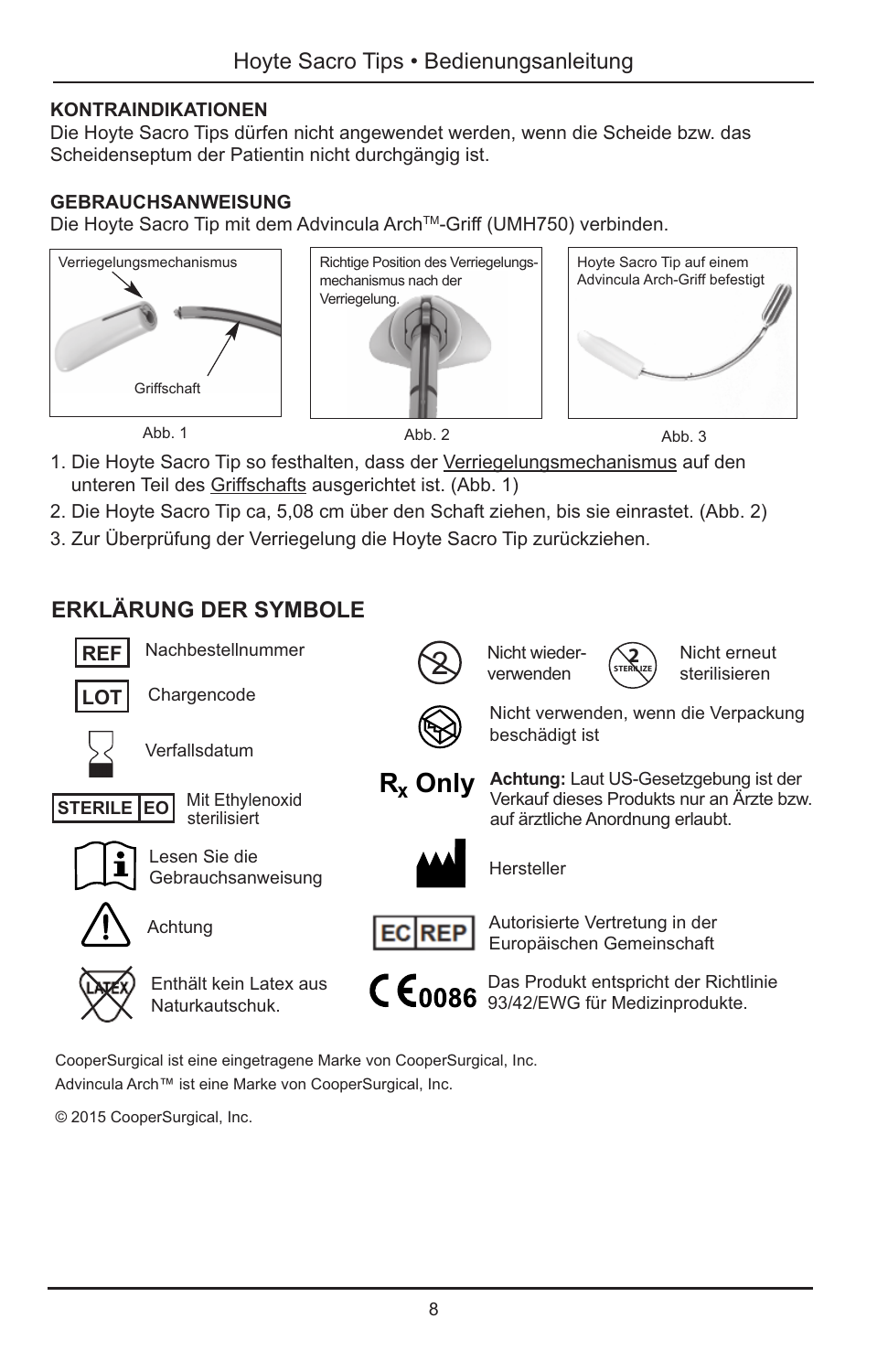## **Hoyte Sacro Tips**

## **LH-SCOLPO-SML, LH-SCOLPO-LRG, LH-SCERV-SML, LH-SCERV-LRG Istruzioni per l'uso**  $C \epsilon_{0086}$









IT

Sacrocolpopexy Tip piccola

Sacrocolpopexy Tip grande

Sacrocervicopexy Tip piccola

Sacrocervicopexy Tip grande

## **DESCRIZIONE DEL DISPOSITIVO**

Le Hoyte Sacrocolpopexy Tips (Hoyte Sacro Tips) sono utilizzate per le procedure laparoscopiche di riparazione del prolasso vaginale nei casi in cui è stata rimossa la cervice. La Hoyte Sacrocolpopexy Tip è realizzata in plastica di policarbonato rigida ed è proposta nel formato grande e piccolo.

Le Hoyte Sacrocervicopexy Tips (Hoyte Sacro Tips) sono utilizzate per le procedure laparoscopiche di riparazione del prolasso vaginale nei casi in cui la cervice è intatta. La Hoyte Sacrocervicopexy Tip è realizzata in plastica di policarbonato rigida ed è proposta nel formato grande e piccolo.

## **AVVERTENZE**

Contenuto fornito sterile. Non utilizzare se la barriera sterile è danneggiata.

Esclusivamente monouso. Non riutilizzare, ritrattare o risterilizzare. Il riutilizzo, il ritrattamento o la risterilizzazione potrebbero compromettere l'integrità strutturale del dispositivo e/o provocare dei guasti, con conseguente rischio di lesioni, malattia o decesso del paziente. Il riutilizzo, il ritrattamento o la risterilizzazione potrebbero inoltre creare un rischio di contaminazione del

dispositivo e/o causare infezioni o infezioni crociate a danno dei pazienti, come ad esempio la trasmissione di malattie infettive da un paziente a un altro. La contaminazione del dispositivo può provocare lesioni, malattie o il decesso del paziente.

Smaltire in conformità a tutte le normative applicabili nazionali, regionali e locali sui rifiuti medici/pericolosi.

## **ATTENZIONE**

La legge federale statunitense limita la vendita di questo dispositivo ai medici o su presentazione di prescrizione medica.

## **INDICAZIONI PER L'USO**

Le Hoyte Sacro Tips sono destinate al collegamento all'impugnatura Advincula Arch™ (UMH750) e all'utilizzo per qualsiasi procedura laparoscopica o a cielo aperto in cui l'elevazione del tessuto vaginale nel campo operativo risulterebbe vantaggiosa.

Le Hoyte Sacro Tips monouso sono destinate a fornire una base solida o una superficie "simile a un ditale" contro cui eseguire la sutura.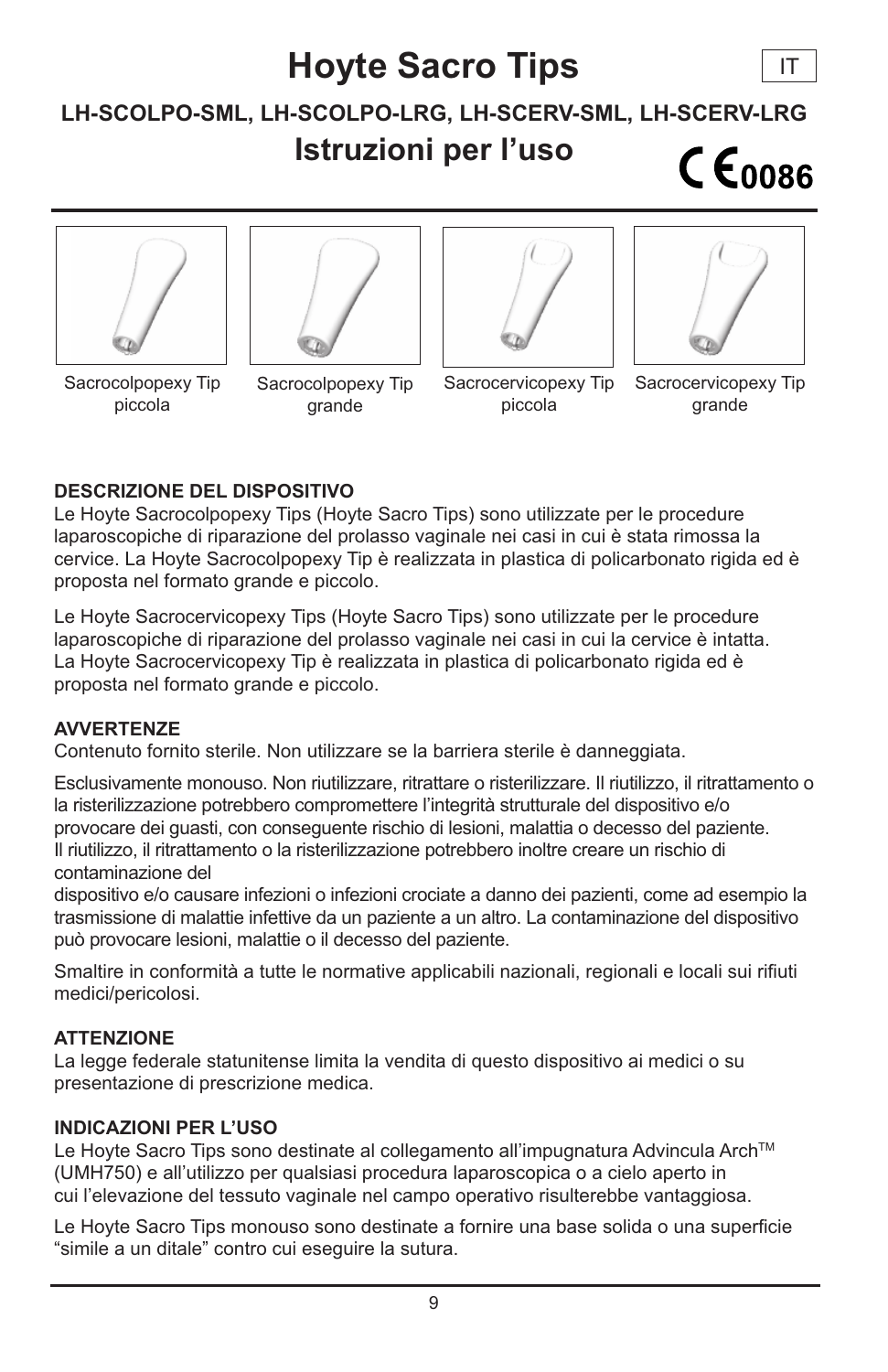## **CONTROINDICAZIONI**

Le punte Hoyte Sacro Tips non devono essere utilizzate qualora la paziente presenti una vagina o un setto vaginale non pervio.

#### **ISTRUZIONI PER L'USO**

Collegamento della punta Hoyte Sacro Tip all'impugnatura Advincula Arch™ (UMH750).







- 1. Afferrare la punta Hoyte Sacro Tip mantenendo il meccanismo di blocco rivolto verso la parte inferiore dello stelo dell'impugnatura (Fig. 1).
- 2. Far scorrere la punta Hoyte Sacro Tip di circa 5 cm lungo lo stelo fino a bloccarla in posizione (Fig. 2).
- 3. Provare a tirare indietro la punta Hoyte Sacro Tip per verificare che sia bloccata.

## **SPIEGAZIONE DEI SIMBOLI**



CooperSurgical è un marchio registrato di CooperSurgical, Inc. Advincula Arch™ è un marchio di CooperSurgical, Inc.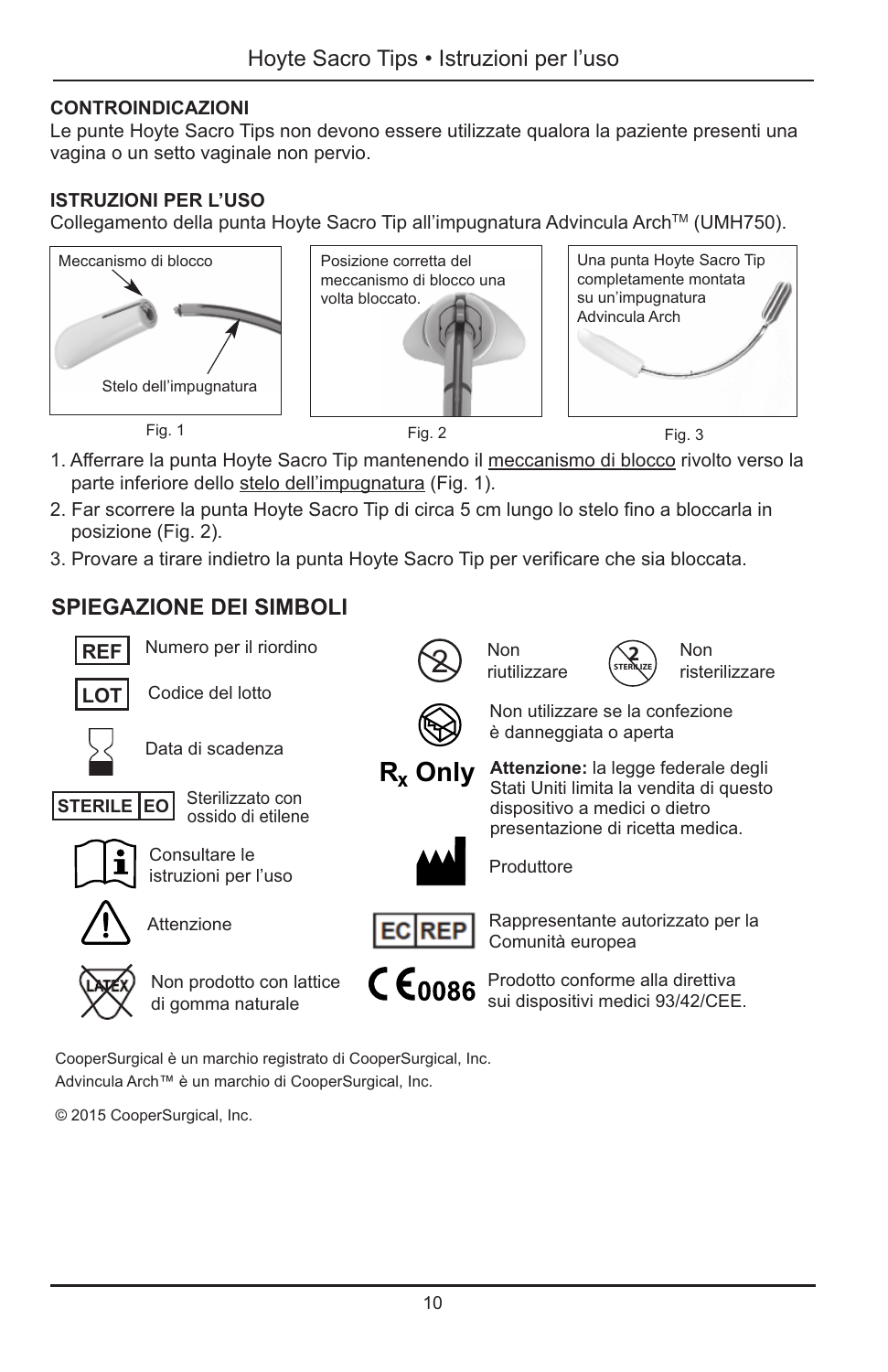## **Hoyte Sacro** Tips KO**LH-SCOLPO-SML, LH-SCOLPO-LRG, LH-SCERV-SML, LH-SCERV-LRG** 사용 지침  $CE<sub>0086</sub>$









소형 Sacrocolpopexy Tip

대형 Sacrocolpopexy Tip

소형 Sacrocervicopexy Tip

대형 Sacrocervicopexy Tip

## 장치 설명

Hoyte Sacrocolpopexy Tips (Hoyte Sacro Tips)은 자궁 경부가 제거된 경우의 복강경 질 탈출증 회복 시술에 사용됩니다. Hoyte Sacrocolpopexy Tip 은 경화 폴리카보네이트 플라스틱으로 제작되며 소형 및 대형 팁 크기로 제공됩니다.

Hoyte Sacrocervicopexy Tips (Hoyte Sacro Tips)은 자궁 경부가 손상되지 않은 경우의 복강경 질 탈출증 회복 시술에 사용됩니다. Hoyte Sacrocervicopexy Tip 은 경화 폴리카보 네이트 플라스틱으로 제작되며 소형 및 대형 팁 크기로 제공됩니다.

## 경고

내용물은 멸균 상태로 제공됩니다. 멸균 포장이 손상된 경우 사용하지 마십시오.

일회용입니다. 재사용하거나 재처리하거나 재살균하지 마십시오. 재사용, 재처리 또는 재살균하면 기기의 구조적 무결성이 손상되거나 기기 장애가 발생하여 환자에게 부상 또는 질병이 발생하거나 환자가 사망에 이를 수 있습니다. 또한 기기가 오염되거나 한 환자의 감염 질환이 다른 환자에게 전파되는 것을 포함하여(이에 국한되지 않음) 환자의 감염 또는 교차 감염을 초래합니다. 기기가 오염되면 환자에게 부상 또는 질병이 발생하거나 환자가 사망에 이를 수 있습니다.

모든 해당 연방법, 주 정부법 및 현지 의료/유해 폐기물 처리법에 따라 폐기하십시오.

## 주의

미국 연방법에 따라 본 장치의 판매는 의사에 의해 또는 의사의 지시에 의해서만 가능하도록 제한됩니다.

## 사용 관련 지시 사항

Hoyte Sacro Tips 은 Advincula ArchTM 핸들(UMH750)에 연결해서 사용하며, 질 조직을 시술 부위로 들어올려야 하는 개복 시술 또는 복강경 시술에 사용됩니다.

일회용 Hoyte Sacro Tips 은 단단한 토대(또는 "골무형" 표면)를 제공하여 상처를 봉합하는 데 사용됩니다.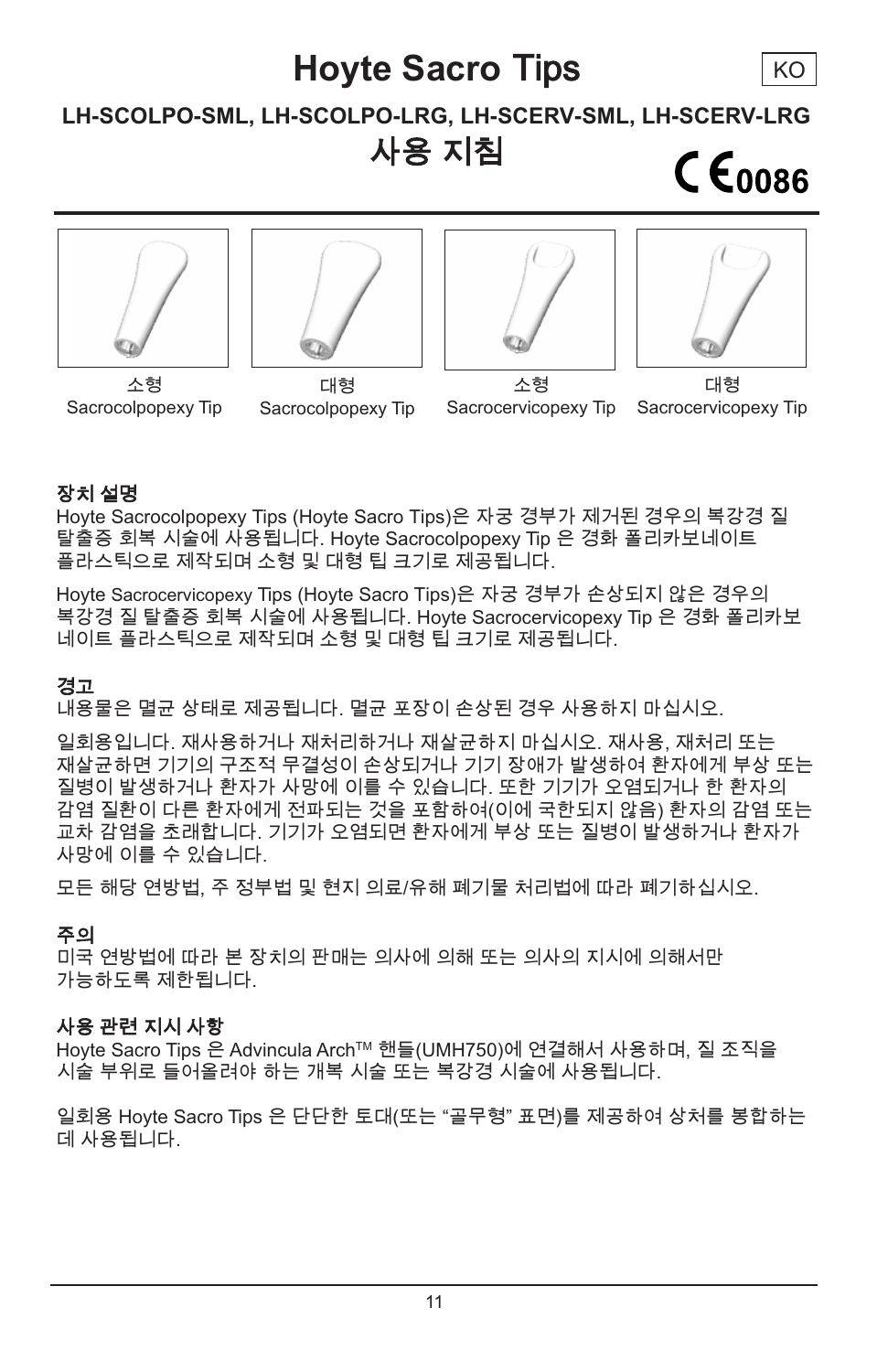## 금기

환자에게 비개방 질 또는 질 중격이 있는 경우에는 Hoyte Sacro Tips 을 사용하면 안 됩니다.

## 사용 관련 지시 사항

Hoyte Sacro Tip 을 Advincula ArchTM 핸들(UMH750)에 연결합니다.



1. <u>잠금 장치가 핸들 샤프트</u>의 밑단을 향하게 하고 Hoyte Sacro Tip 을 잡습니다. (그림 1)

2. Hoyte Sacro Tip 을 샤프트 위로 약 5.08cm(2인치) 정도 밀어 넣어 고정합니다. (그림 2) 3. Hoyte Sacro Tip 을 뒤로 당겨 완전히 고정되었는지 확인합니다.



CooperSurgical은 CooperSurgical, Inc.의 등록 상표입니다. Advincula Arch™는 CooperSurgical, Inc.의 상표입니다.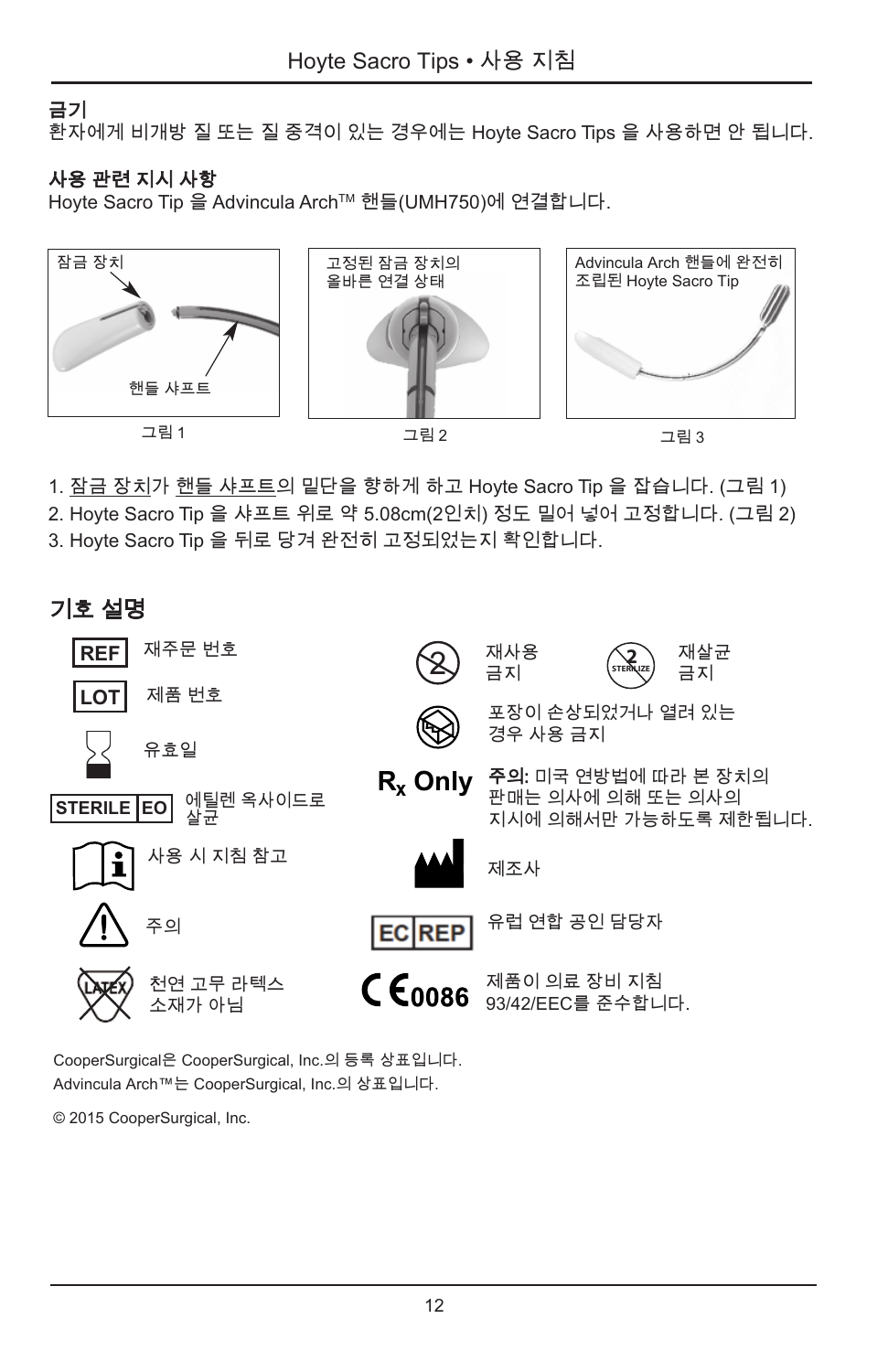## **Hoyte Sacro Tips** ES**LH-SCOLPO-SML, LH-SCOLPO-LRG, LH-SCERV-SML, LH-SCERV-LRG Instrucciones de uso**  $C \epsilon_{0086}$









Sacrocolpopexy Tip pequeña

Sacrocolpopexy Tip grande

Sacrocervicopexy Tip pequeña

Sacrocervicopexy Tip grande

## **DESCRIPCIÓN DEL DISPOSITIVO**

Las Hoyte Sacrocolpopexy Tips (Hoyte Sacro Tips) sirven para procedimientos de reparación de prolapsos vaginales en los que se haya extraído el cuello del útero. La Hoyte Sacrocolpopexy Tip está fabricada con un plástico de policarbonato, y está disponible en tamaños de punta pequeño y grande.

Las Hoyte Sacrocervicopexy Tips (Hoyte Sacro Tips) sirven para procedimientos de reparación de prolapsos vaginales en los que se haya extraído el cuello del útero. La Hoyte Sacrocervicopexy Tip está fabricada con un plástico de policarbonato, y está disponible en tamaños de punta pequeño y grande.

#### **ADVERTENCIAS**

El contenido se presenta en forma estéril. No lo utilice si la barrera de esterilización está dañada.

Para un solo uso. No volver a utilizar, procesar o esterilizar. La reutilización, el reprocesamiento o la reesterilización pueden afectar a la integridad estructural del dispositivo y/o producir su fallo lo que, a su vez, puede tener como consecuencia lesiones, enfermedades o la muerte del paciente. La reutilización, el reprocesamiento o la reesterilización también pueden plantear riesgos de contaminación del dispositivo y/o causar infecciones o infecciones cruzadas del paciente, entre otras, la transmisión de enfermedades infecciosas de un paciente a otro. La contaminación del dispositivo puede producir lesiones, enfermedades o la muerte del paciente.

Desecho de acuerdo con todas las leyes federales, estatales y/o prácticas médicas locales/de residuos peligrosos.

## **ADVERTENCIA**

La legislación federal (EE. UU.) limita la venta de este dispositivo a médicos o por orden de los mismos.

## **INDICACIONES DE USO**

Las Hoyte Sacro Tips están indicadas para conectarlas con el mango Advincula Arch™ (UMH750) y utilizarlas en cualquier procedimiento laparoscópico o abierto en el que resulte beneficioso elevar el tejido vaginal hasta el campo operatorio.

Las Hoyte Sacro Tips de un solo uso están indicadas para ofrecer una base sólida o una superficie similar a un dedal contra la que se pueda suturar.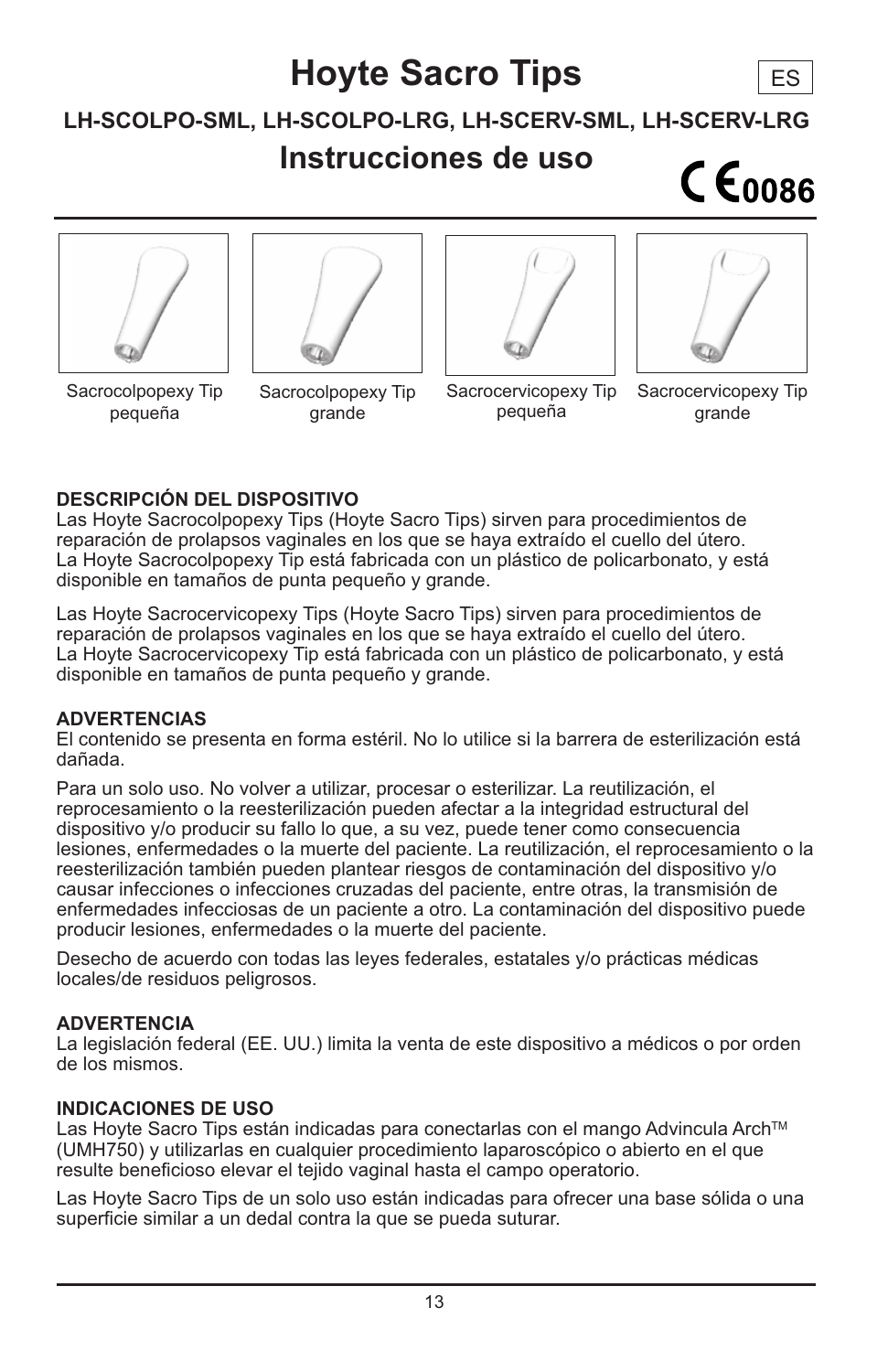## **CONTRAINDICACIONES**

Las Hoyte Sacro Tips no se deberán emplear cuando la paciente tenga una vagina no permeable o bien tenga un tabique vaginal.

## **INDICACIONES DE USO**

Conexión de la Hoyte Sacro Tip al mango Advincula Arch™ (UMH750).







- 1. Tome la Hoyte Sacro Tip con el mecanismo de bloqueo apuntando hacia la parte inferior del eje del mango. (Fig. 1)
- 2. Deslice la Hoyte Sacro Tip por encima del eje aproximadamente 5 cm hasta que quede encajada en su sitio. (Fig. 2)
- 3. Trate de tirar hacia atrás de la Hoyte Sacro Tip para comprobar que esté bloqueada.

## **EXPLICACIÓN DE SÍMBOLOS**



CooperSurgical es una marca registrada de CooperSurgical, Inc. Advincula Arch™ es una marca comercial de CooperSurgical, Inc.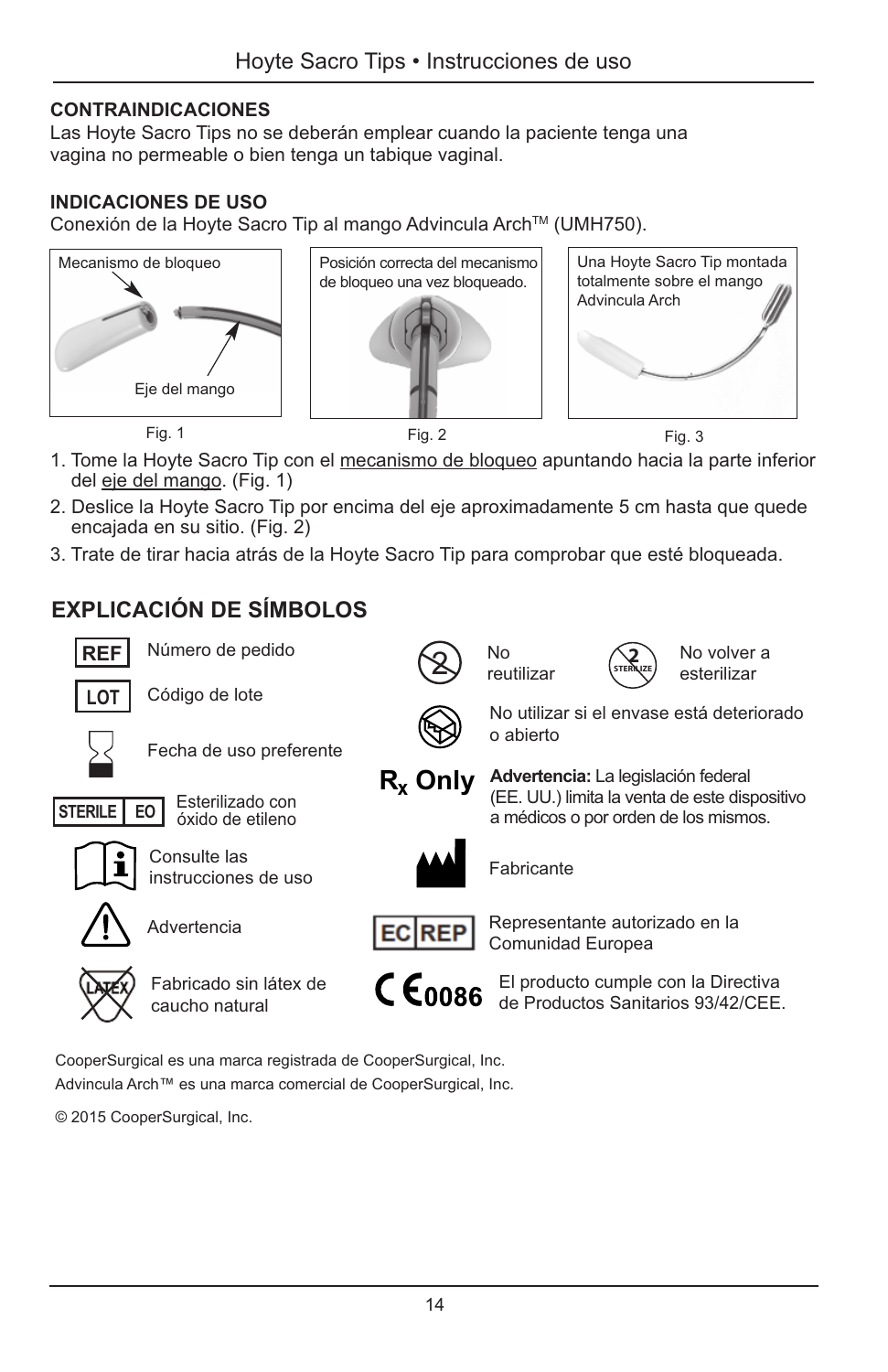## **Hoyte Sacro Tips** TR**LH-SCOLPO-SML, LH-SCOLPO-LRG, LH-SCERV-SML, LH-SCERV-LRG Kullanım Talimatları**  $CE<sub>0086</sub>$









Küçük Sacrocolpopexy Tip

Büyük Sacrocolpopexy Tip

Küçük Sacrocervicopexy Tip

Büyük Sacrocervicopexy Tip

## **CİHAZ AÇIKLAMASI**

Hoyte Sacrocolpopexy Tips (Hoyte Sacro Tips), serviksin alındığı vajinal prolapsus onarım prosedürlerinde kullanılır. Hoyte Sacrocolpopexy Tip, küçük ve büyük uç boyutlarında sunulan sert polikarbonat plastikten imal edilmiştir.

Hoyte Sacrocervicopexy Tips (Hoyte Sacro Tips), serviksin zarar görmemiş olduğu vajinal prolapsus onarım prosedürlerinde kullanılır. Hoyte Sacrocervicopexy Tip, küçük ve büyük uç boyutlarında sunulan sert polikarbonat plastikten imal edilmiştir.

#### **UYARILAR**

Malzemeler steril olarak sağlanır. Sterilite bariyeri zarar görmüşse kullanmayın.

Tek kullanımlıktır. Yeniden kullanmayın, yeniden işlemeyin ve yeniden sterilize etmeyin. Cihazın yeniden kullanılması, işlenmesi ve sterilize edilmesi, cihazın yapısal bütünlüğüne zarar verebilir ve/veya hastaların yaralanmasına, hastalığa veya ölüme yol açabilir. Yeniden kullanım, işleme ve sterilizasyon, cihazda kontaminasyon riski oluşturabilir ve/veya bulaşıcı hastalıkların bir hastadan diğerine geçmesi dahil olmak ve bununla sınırlı olmamak üzere hastanın enfeksiyon kapmasına ya da çapraz enfeksiyona yol açabilir. Cihaz kontaminasyonu, yaralanmaya, hastalığa veya hastanın ölümüne yol açabilir.

Geçerli Federal, Eyalet ve yerel Tıbbi/Tehlikeli atık uygulamalarına göre atın.

## **DİKKAT**

ABD Federal yasaları bu cihazın satışını doktor tarafından veya doktor siparişiyle yapılacak şekilde sınırlandırır.

## **KULLANIM ENDİKASYONLARI**

Hoyte Sacro Tips, Advincula ArchTM tutma parçasına (UMH750) bağlanarak vajinal dokunun ameliyat alanına çıkarılmasının gerekli olduğu her türlü laparoskopik veya açık prosedürde kullanılmak üzere tasarlanmıştır.

Tek kullanımlık Hoyte Sacro Tips, sert bir destek veya dikişi desteklemek için "yüksük" benzeri bir yüzey oluşturacak biçimde tasarlanmıştır.